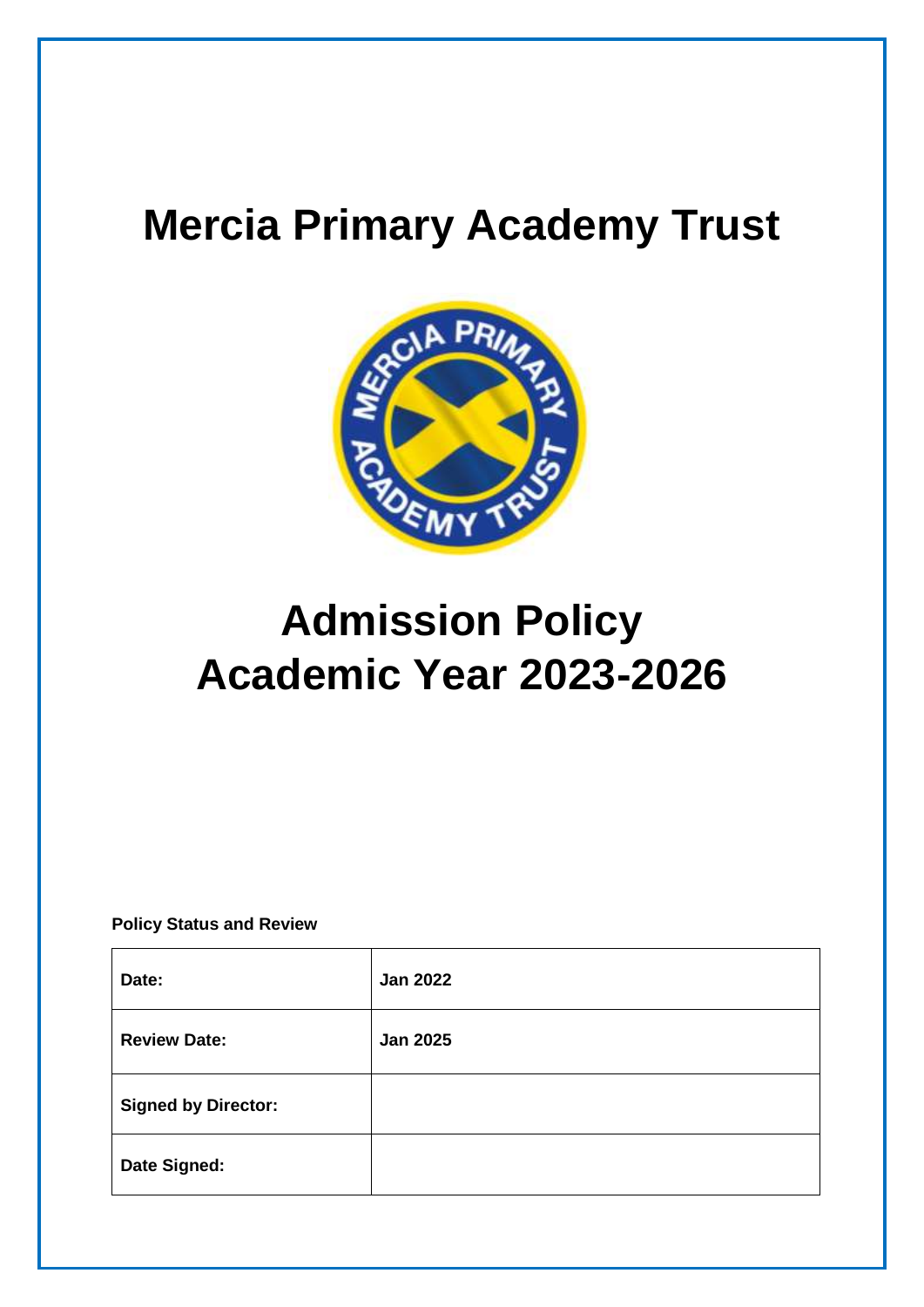The Mercia Primary Academy Trust is the Admissions Authority of these schools and is responsible for determining the individual school's admissions policy.

The number of places available in the admission year groups is as follows:

Lark Hall - Reception class in academic year is 30 Flax Hill - Year 3 class in academic year is 75 Lakeside - Reception class in academic year is 30

#### **How and when to apply for places**

All applications for school places must be through Staffordshire County Council Local Authority.

Applications for Reception/Year 3 places for September must be submitted **by midnight on 15 January of the year of admission**. Applications for school places in other year groups or after the start of the school year can be submitted at any time.

#### **Late applications**

Applications received after the closing date will be classed as late and processed after all of the applications received on time.

#### **Special Educational Needs**

Children who have an Education, Health and Care Plan which names the school will be admitted to the school.

#### **How places will be allocated**

If there are enough places at the selected school, then every applicant will be offered a place. If more applications are received than the number of places available, the following oversubscription criteria will be used in the order shown to decide which children will be allocated places.

### **Oversubscription Criteria:**

.

- 1) Children in Care and children who ceased to be in care because they were adopted (or became subject to a residence order or special guardianship order). Looked after children and all previously looked after children, including those children who appear (to the admission authority) to have been in state care outside of England and ceased to be in state care as a result of being adopted.
- 2) Children who satisfy both of the following tests:

**Test 1:** The child is distinguished from the great majority of other applicants either on their own medical grounds or by other exceptional circumstances. Medical grounds must be supported by a medical report (obtained by the applicant and provided at the point of application). This report must clearly justify, for health reasons only, why it is better for the child's health to attend the preferred school rather than any other school.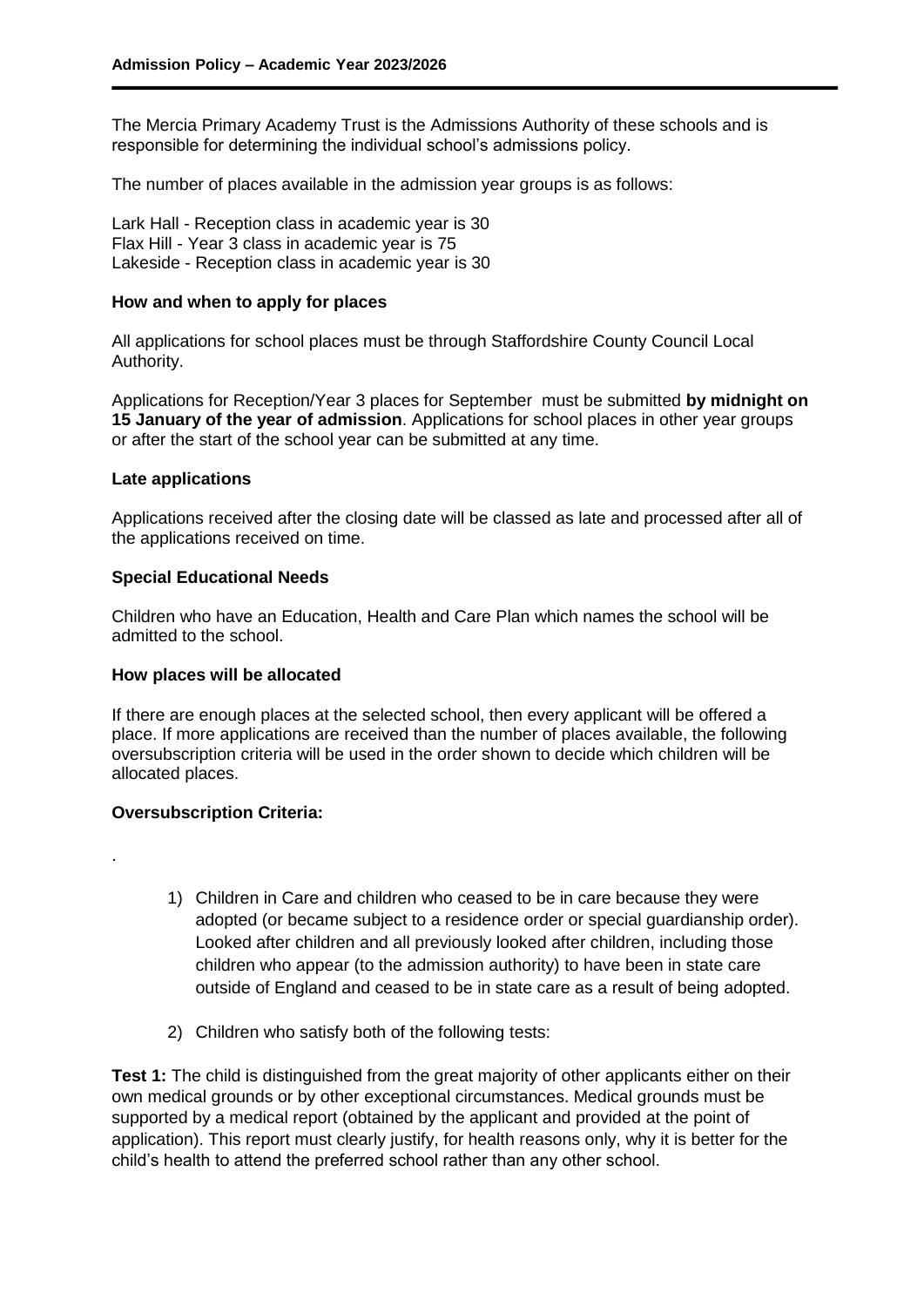Exceptional circumstances must relate to the choice of school and the individual child, i.e. the circumstances of the child, not the economic or social circumstances of the parent/carer. They should be supported by a professional report (obtained by the applicant and provided at the point of application), e.g. social worker. This report must clearly justify why it is better for the child to attend the preferred school rather than any other school.

**Test 2:** The child would suffer hardship if they were unable to attend the preferred school. Hardship means severe suffering of any kind, not merely difficulty or inconvenience, which is likely to be experienced as a result of the child attending a different school. Applicants must provide detailed information about both the type and severity of any likely hardship at the time of application.

3) Children who have an elder sibling in attendance at the preferred school (or in the case of an infant school, the affiliated Junior school) and who will still be attending the school at the proposed admission date; (For admission purposes, a brother or sister is a child who lives at the same address and either: have one or both natural parents in common; are related by a parents marriage; are adopted or fostered by a common parent or are unrelated children who live at the same address, whose parents live as partners).

4) Children living within the catchment area of the preferred school.

5. Other children arranged in order of priority according to how near their home addresses are to the main gate of the school, determined by a straight-line measurement as calculated by the local authority's geographical information system.

Where it is not possible to accommodate all children applying for places within a particular category then the Local Authority will allocate the available places in accordance with the remaining criteria. If for instance, all the catchment area children cannot be accommodated at a school, children who are resident within the catchment area will be arranged in order of priority according to distance i.e. category (5).

## **Tie break**

In every criteria, distance from home to school will be the deciding factor. In the event that more than one child has an equal right to an available place the place will be offered by random allocation.

## **Additional Notes**

 Children in care means children who are looked after by a local authority in accordance with section 22 (1) of the Children Act 1989 and who is (a) in care of a local authority, or (b) being provided with accommodation by a Local Authority in the exercise of their social services functions (see definition in Section 22 (1) of the Children Act 1989) at the time of making an application to a school. This includes children who were adopted under the Adoption Act 1976 (see section 12 adoption orders) and children who were adopted under Adoption and Children Act 2002 (see section 46 adoption orders). Child arrangements orders are defined in s.8 of the Children Act 1989, as amended by s.12 of the Children and Families Act 2014. Child arrangements orders replace residence orders and any residence order in force prior to 22 April 2014 is deemed to be a child arrangements order. Section 14A of the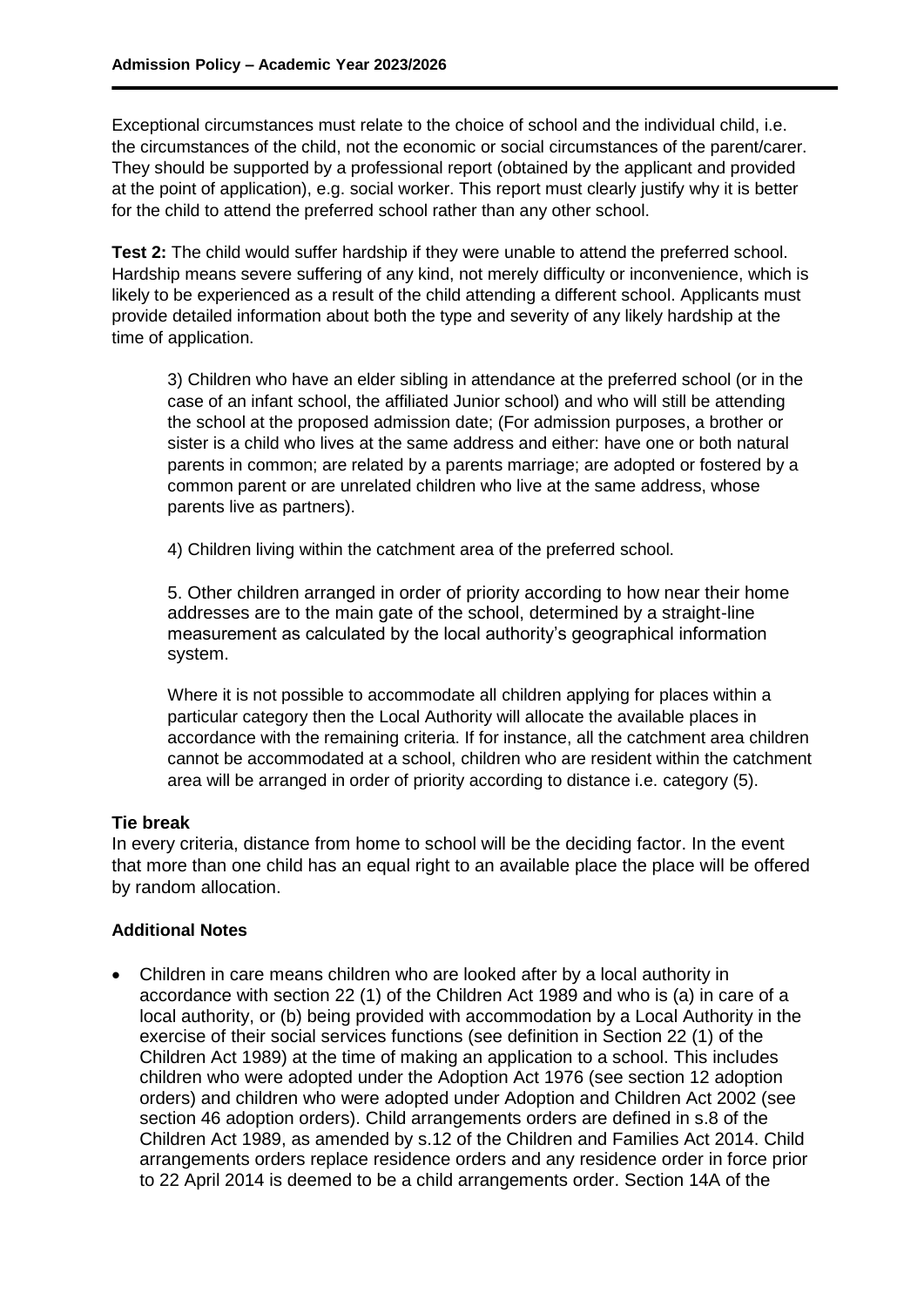Children Act 1989 defines a special guardianship order as an order appointing one or more individuals to be a child's special guardian (or special guardians).

- Parents/carers have two weeks to respond to an offer of a school place. If an acceptance is not received it may be assumed that a place is no longer required and the offer may be withdrawn – *Staffordshire does not ask for acceptances so these needs to be removed unless the school will be writing directly to parents following the offer being sent by the LA*
- Parents who share responsibility for the care of their child are expected to reach agreement to a school placement between them. If conflicting applications are received or the admissions team is made aware of a dispute between parents all applications will be placed on hold and will not be processed until written agreement is provided from both parents or a Court Order is obtained confirming which application has priority.
- When stating your choice of school, you must give the child's permanent address at the time of application. The address of childminders or other family members who may share in the care of your child must not be quoted as the home address.
- If the child lives at more than one address Monday to Friday (for example due to a separation) the address used should be where the child lives most of the time during the school week. Only one address can be used. If the child lives at two addresses, the Local Authority will decide which address to use based on child benefit, child tax credit, Court Orders and/or GP registration.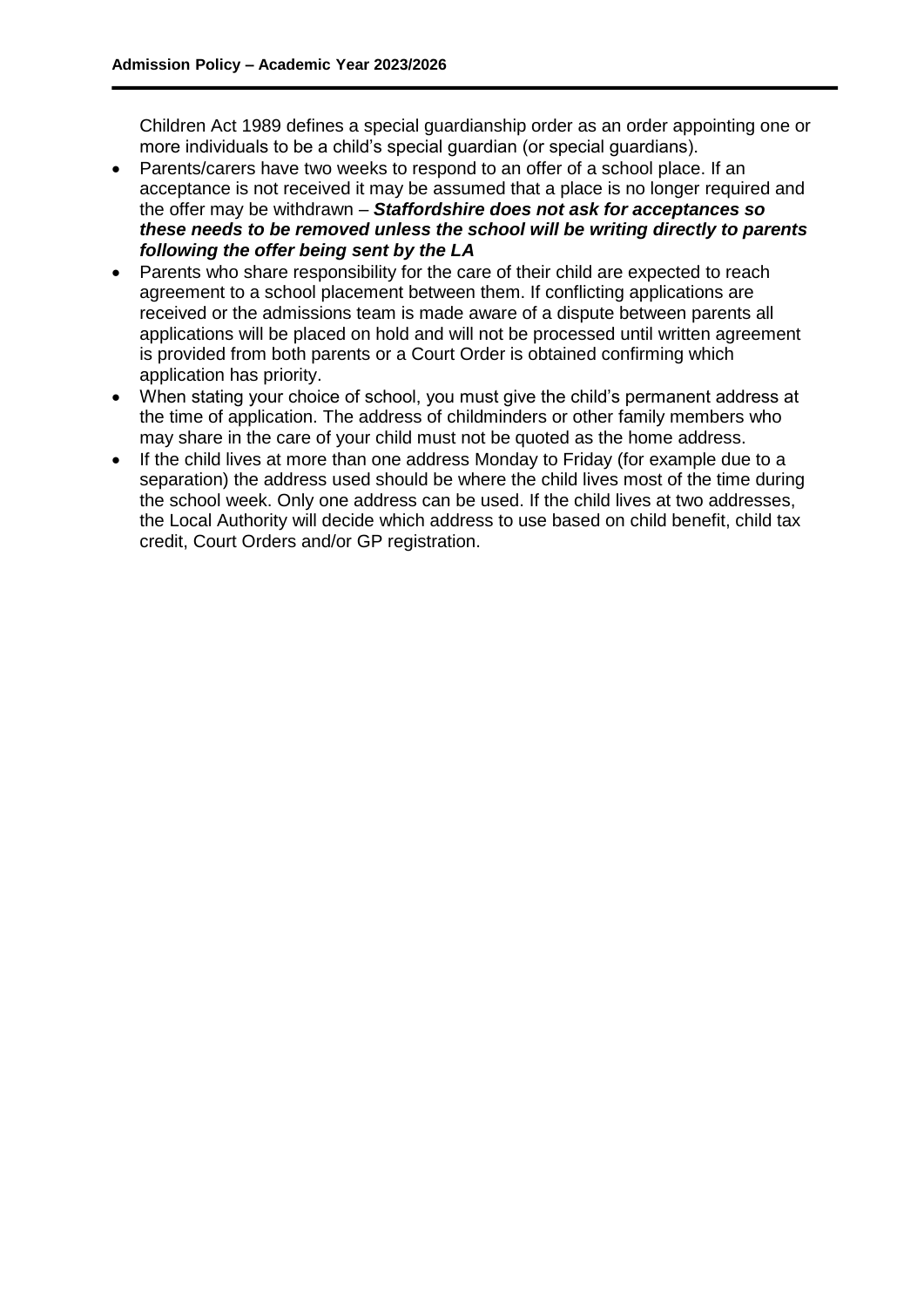- The local authority uses a geographical information system (GIS) to calculate home to school distances in miles. The measurement is calculated using Ordnance Survey (OS) data from an applicant's home address to the main front gate of the school. The coordinates of an applicant's home address are determined and provided by the Local Land and Property Gazetteer (LLPG) and OS address point data.
- The requirement for the local authority to meet the infant class size legislation may result in the refusal of catchment area or sibling applications where a class has already reached its limit of 30 pupils. However, as an exception, the local authority will give careful consideration to offering places above the published admission number to applications from children whose twin or sibling from a multiple birth is admitted even when there are no other vacant places.

## **Waiting lists**

For applications for Reception places, waiting lists will be kept until the 31 December 2021 and will then be cleared. Waiting lists will be ranked using the oversubscription criteria regardless of the date the application was received. From January and then on a termly basis, waiting lists will be cleared and parents will need to re-apply each term if they still want their child to be considered for a place at the school.

## **Summer born children and the admission of children below compulsory school age including deferred entry and part time admission**

The School Admissions Code requires school admission authorities to provide for the admission of all children in the September following their fourth birthday. However, a child is not required to start school until they have reached compulsory school age following their fifth birthday. For summer born children (those born after 1<sup>st</sup> April) this can sometimes be almost a full school year after the point at which they could first be admitted.

Some parents may feel that their child is not ready to start school in the September following their fourth birthday. Parents are entitled to request in writing that:

- their child attends part-time until they reach compulsory school age, or
- that the date their child is admitted to school is deferred until later in the same academic year or until the term in which the child reaches compulsory school age. The school will hold any deferred place for the child, although, in the majority of cases, we find that children benefit from starting at the beginning of the school year, rather than part way through it.
- that the date their child is admitted to school is deferred until the term after the child reaches compulsory school age.

The child must, however, start school full-time in the term after their fifth birthday.

If parents of summer born children (born between  $1<sup>st</sup>$  April and  $31<sup>st</sup>$  August) wish them to be admitted to the Reception year in the term following their fifth birthday, rather than year 1, then parents should submit a written request providing reasons for seeking a place outside of the normal age group and any supporting evidence from relevant professionals.

Requests must be submitted before the closing date for Reception applications in the child's normal age group in good time for the LA to notify the school, and for the Academy Trust to consider the request and inform the parent of the outcome before the closing date for the normal age group. For example, for children due to start school in September 2023 where the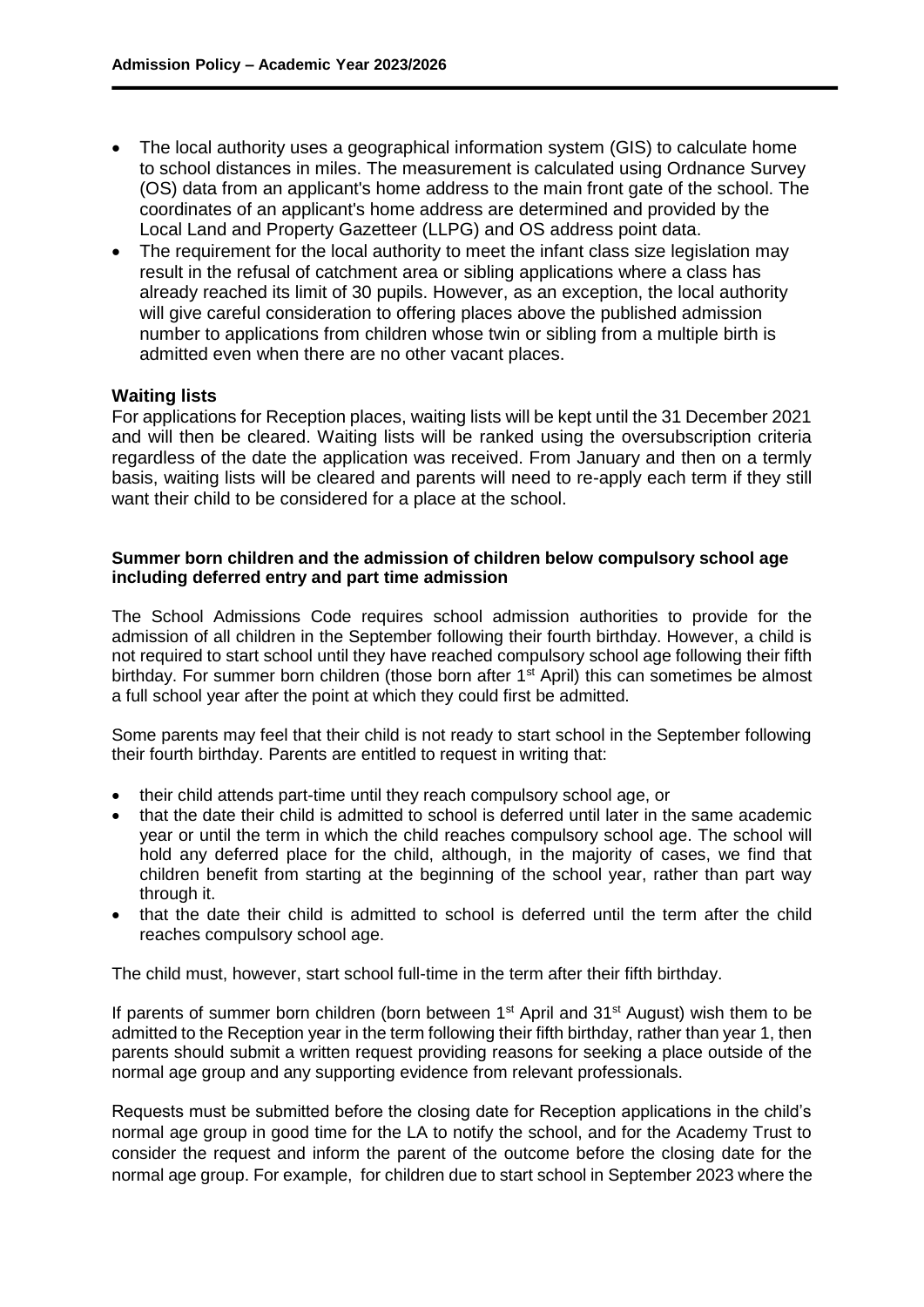parent wishes the child to delay admission until 2024, parents must submit their requests well before 15 January 2023. The Academy Trust will consider each case individually.

If the request is agreed, any application made for the normal age group will be withdrawn before any place is offered and parents will need to reapply in the normal way for a Reception place in the following year.

If the request is refused, the parents must decide whether to apply for a Reception place in the current academic year (Note it will still be subject to the over-subscription criteria in this policy) or to withdraw their application and apply for a year 1 place the following year. Parents should be aware that the year 1 group may have no vacancies as it could be full with children transferring from the previous Reception year group.

## **Right of appeal for Reception / Year 3 places**

Parents/carers who are refused a place for their child have a statutory right of appeal to an independent appeals panel. Appeals for Reception and Year 3 places should be submitted by 15 May of the year of admission to ensure they will be heard before the end of July of the year of admission..

## **Late Applications**

Application forms received after the closing date will be considered alongside those applicants who applied on time wherever possible. Where it is not practicable because places have already been allocated, or are shortly to be allocated, then late applicants will be considered only after those applicants who applied by the published closing date. A late application does not affect the right of appeal or the right to be placed on a school's waiting list.

#### **Repeat Applications**

Parents do not have the right to a second appeal in respect of the same school for the same academic year unless, in exceptional circumstances, the local authority has accepted a second application from the appellant because of a significant and material change in the circumstances of the parent, child or school but still refused admission.

#### **"In-Year Transfer"**

Parents or carers seeking to transfer to a Mercia Primary Academy Trust School may make an application using the appropriate application form. This application will be processed in line with the procedure outlined in the determined admission arrangements and parents and carers need to be aware that any date set for joining the new school may be after the next term or half term holiday and those parents/carers are responsible for ensuring that their child continues to receive appropriate education in the interim.

## **Definitions**

- A **Looked After Child** is a child who is in the care of a local authority in accordance with section 22 of the Children Act 1989 at the time the application for admission to school is made and whom the local authority has confirmed will still be looked after at the date of admission.
- An **Adoption Order** is an order made under section 46 of the Adoption and Children Act 2002.